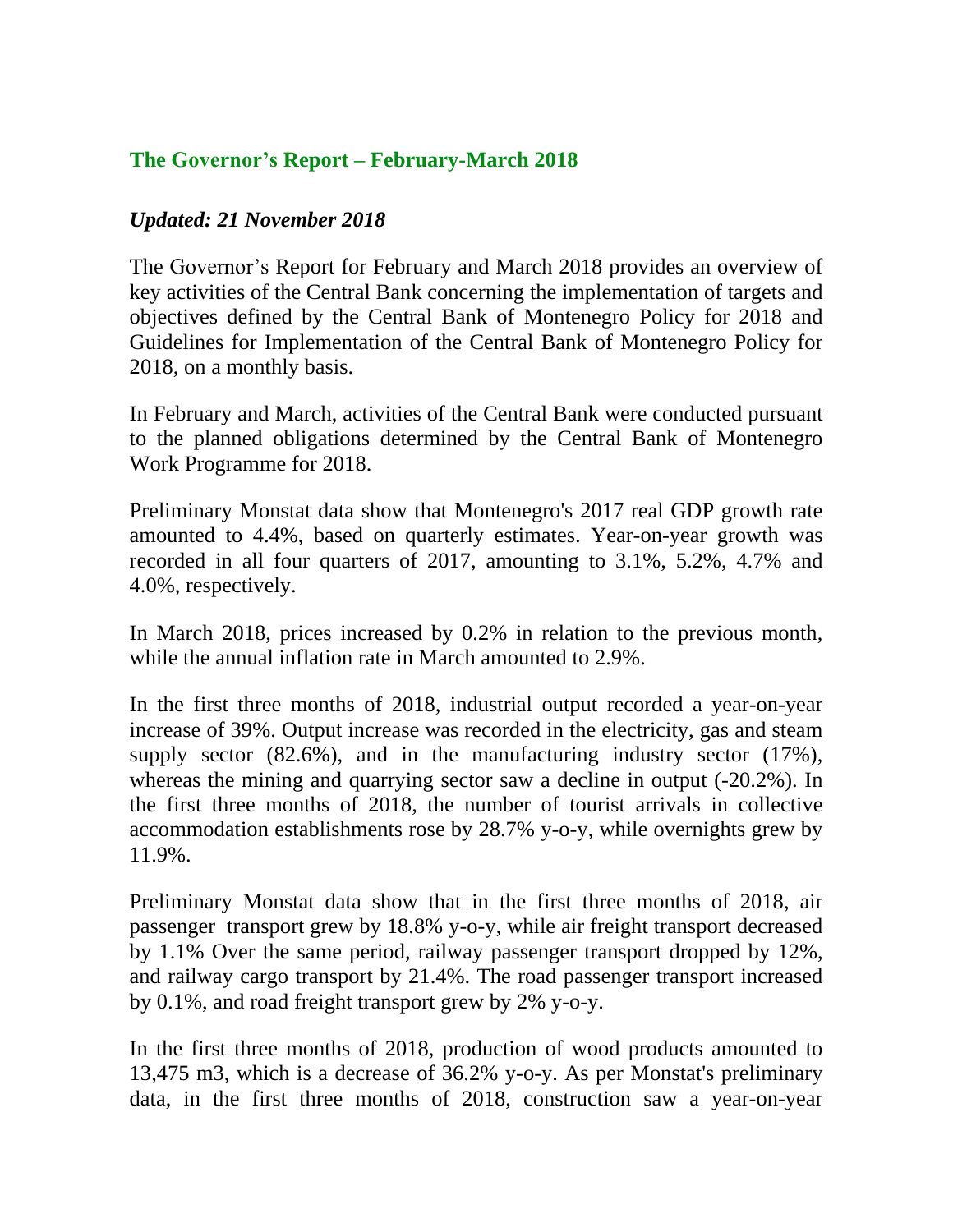increase of 46.8% in the value of executed construction works, as well as a 29.1% year-on-year increase in effective working hours.

In March 2018, the average number of employed persons amounted to 181,260, which is an increase of 1.2% compared to the previous month and 0.8% more in relation to March 2017. In March 2018, the number of unemployed persons amounted to 46,979, which represents a decrease of 1.1% in relation to the previous month and a decrease of 11.2% compared to March 2017.

As at 31 March 2018, out of 43.524 business entities registered as active in the Central Registry of Business Entities, and with active accounts in the Central Registry of Transaction Accounts, a total of 13,161 or 30.24% were frozen. Compared to the previous month, the number of blocked business entities increased by 0.59%. At end-March 2018, the total amount of debt used as the basis for the account freeze amounted to 576.9 million euros, showing a monthly increase of 2.32%.

As at 31 March 2018, out of the total number of business entities with frozen accounts (13,161) a total of 2,384 business entities were under uninterrupted blockage up to 365 days, with frozen funds in the amount of 39,055,953.54 euros or 6.77% of the total amount of frozen funds. The number of business entities under uninterrupted blockage for over 365 days was 10,777 with frozen funds in the amount of 537,841,419.54 euros or 93.23% of the total amount of frozen funds of business entities.

On 31 March 2018, debt concentration was relatively high, considering that top 10 debtors (0.08% of total recorded debtors) accounted for 15.67% of the total debt being the basis for freezing of accounts. Also, 50 of the frozen business entities (0.4% of total frozen legal entities) accounted for 36.95% of the total debt being the basis for freezing of accounts.

At end-March 2018, total assets and liabilities decreased by 0.1% compared to the previous month and amounted to 4,130.2 million euros. In terms of the structure of aggregate balance sheet of banks, total loans make up the dominate share. At end-March 2018, total loans amounted to 2,754.2 million euros, which is 2.3% higher in relation to the previous month and 9.9% higher in relation to March of the previous year.

In the structure of liabilities, deposits made up the main share of 78.4%. Total banks' deposits amounted to 3,239.9 million euros at end-March 2018 and they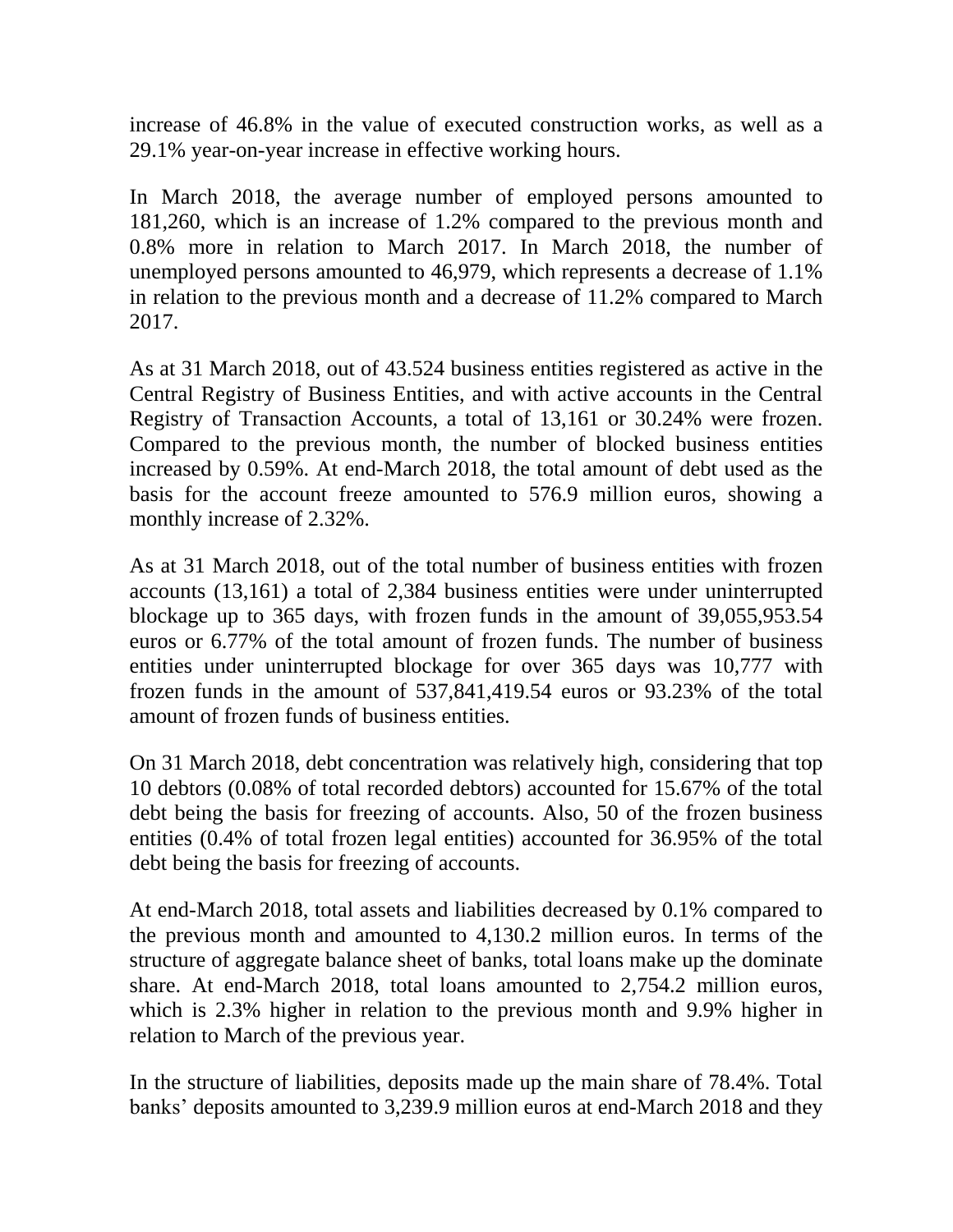recorded a monthly increase of 0.1%, and a 13.4% growth in relation to March 2017. At end-March 2018, total capital of banks amounted to 496.9 million euros, increasing by 0.4% in relation to the previous month, and 0.4% in relation to the corresponding period of the previous year.

In March, past due loans (without interests, and prepayments and accruals) amounted to 217.3 million euros, which is an increase of 18.8% in relation to the previous month, while they recorded a decrease of 26.3% in relation to March 2017. At end-March 2018, non-performing loans (without interests, and prepayments and accruals) amounted to 200.4 million euros and made up 7.3% of total loans. In relation to the previous month, non-performing loans of banks increased by 1.5%, while they recorded an annual decrease of 19.3%.

The weighted average lending effective interest rate (WALEIR) on total loans approved amounted to 6.70% at end-March 2018, which represents a monthly decrease of 0.05 percentage points, while in relation to end-March 2017 it recorded a decrease of 0.51 percentage points. The weighted average effective lending interest rate (WALEIR) on new loans amounted to 7.05% in March 2018, which represents a monthly decline of 0.02 percentage points, and an increase of 0.68 percentage points in relation to March 2017. The weighted average effective deposit interest rate (WAEDIR) amounted to 0.65% at end-March 2018 which is the same as at the end of the previous month, while it recorded a decline of 0.24 percentage points in relation to March 2017.

At end-May 2018, reserve requirement of banks amounted to 237.1 million euros, which represents a monthly decrease of 2.5 million euros or 1%, while in relation to the corresponding period of the previous year reserve requirements decreased by 30.6 million euros or 11.4%. During March 2018, all banks allocated and maintained reserve requirements within prescribed limits. In the total amount of allocated reserve requirement, 52.2% was allocated to the reserve requirement account abroad, while 47.8% was allocated to the CBCG account in the country.

In the period January-March 2018, the gross insurance premium amounted to 18.4 million euros. Non-life insurance premiums still accounted for the main share in its structure with 84.1%, while invoiced life insurance premiums accounted for the remaining 15.9%.

In March 2018, Montenegro Stock Exchange recorded turnover in the amount of 1.4 million euros through 293 transactions. The turnover was 9.2% higher in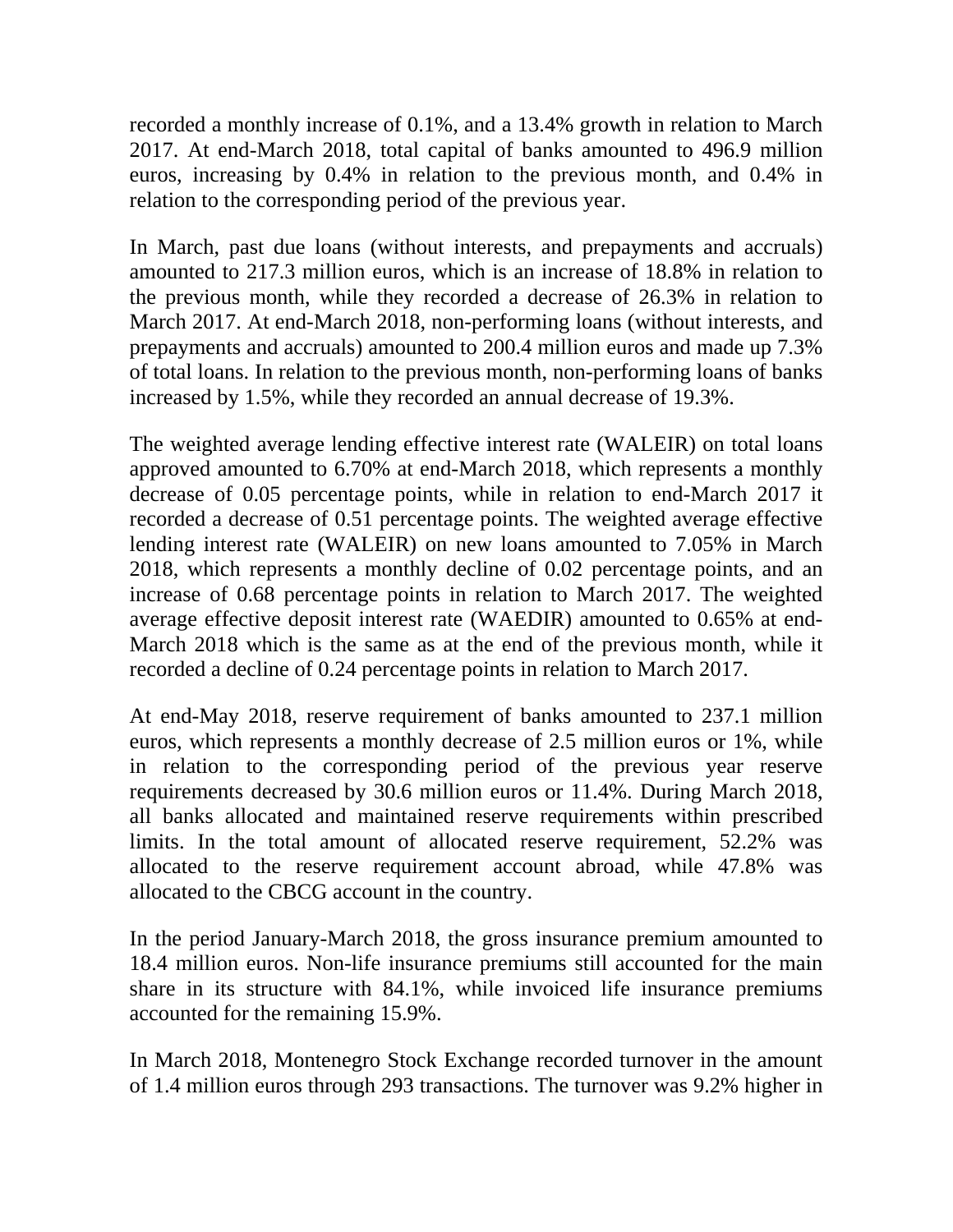relation to the previous month. As at 31 March 2018, market capitalization amounted to 2,935.3 million euros, recording 4.9% increase in relation to the previous month. The MONEX index, which stood at 10,087.99 index points at end-March 2018, declined by 1.2% in relation to the previous month. The MNSE10 index amounted to 782.68 index points increasing by 0.7% in relation to the previous month.

In March 2018, according to the Ministry of Finance estimates, Montenegrin fiscal deficit amounted to 33.6 million euros or 0.8% of estimated annual GDP. Source revenues of the budget of Montenegro amounted to 138.8 million euros or 3.2% of the annual GDP, which represents a decrease of 5.4% in relation to the plan for March. In relation to source revenues recorded in March 2017, there was an increase of 2.7%. Budget expenditure amounted to 172.4 million euros or 3.9% of the annual GDP, which was a year-on-year increase of 3.6%, and by 18.3% higher than planned.

According to the Ministry of Finance data, at the end of March 2018, Montenegro's gross government debt stood at 2,665.3 million euros or 60.6% of GDP. Net government debt amounted to 59% of GDP.

With a view to fostering and maintaining a sound banking system, Montenegro's banking sector was subject to continuous oversight and analysis. International reserves management was performed based on the principles of liquidity and safety. The activities regarding the Central Bank's function of a fiscal agent were performed successfully. RTGS and DNS systems availability amounted to 100% in February and March.

In February and March, the Central Bank carried out significant activities aimed at meeting obligations on the road towards Montenegro's accession to the EU. Representatives of the CBCG participated at the meeting with the newly appointed representative of the European Commission for Chapter 4 *-* Free movement of capital and Chapter 24 *-* Justice, freedom and security. The representatives of the CBCG participated in the meeting with representatives of the European Central Bank in relation to the annual assessment of the Economic Reforms Programme 2018–2020. As per request of the Office of the Prime Minister of Montenegro, the CBCG submitted answers to additional questions of the European Commission related to Measure 9 from ERP for 2018-2020. Representatives of the CBCG participated at the meeting with representatives of the European Commission, as well as representatives of the EU Delegation to Montenegro; the meeting was held on the occasion of